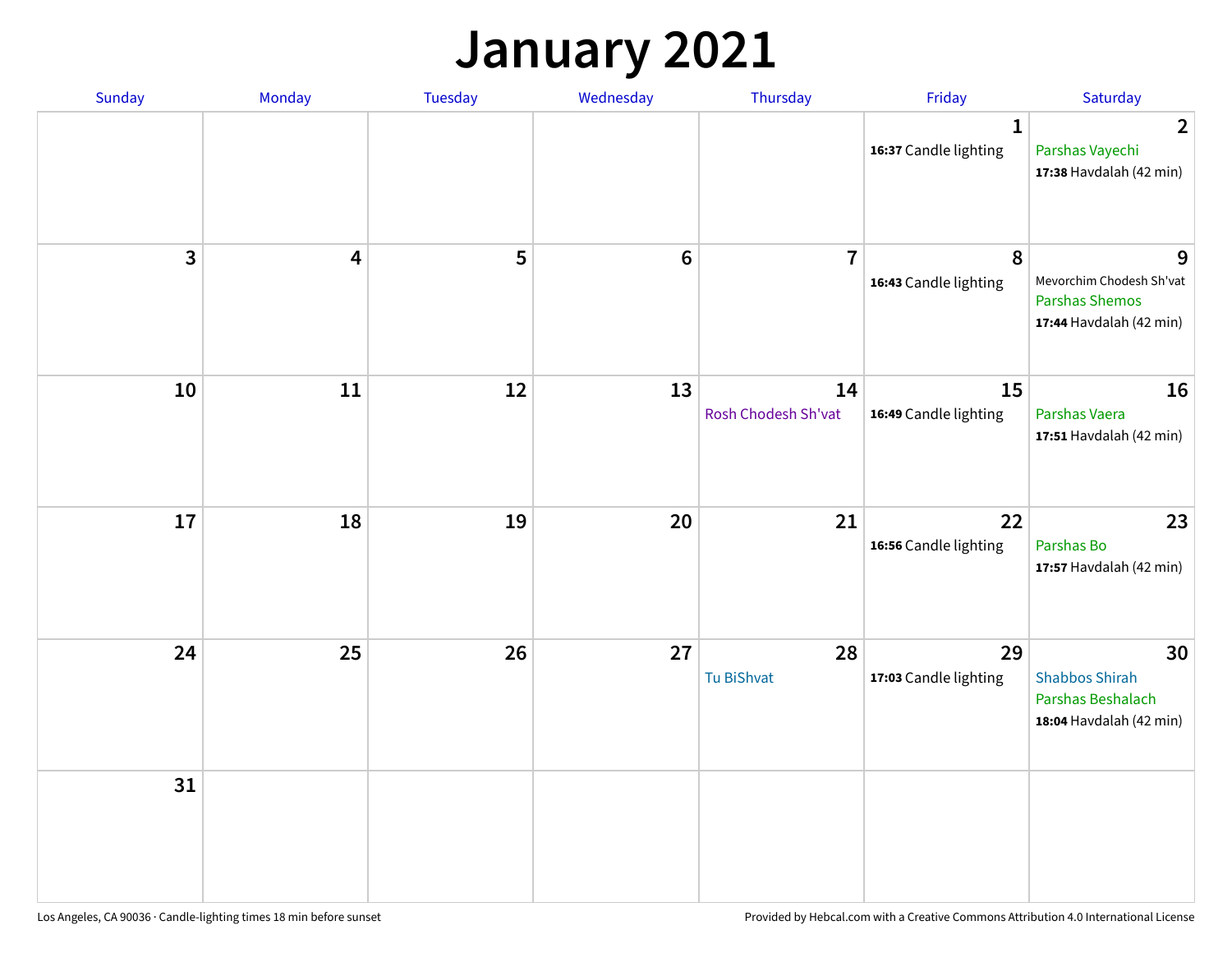# **February 2021**

| <b>Sunday</b>              | Monday       | <b>Tuesday</b> | Wednesday | Thursday                                                                                 | Friday                                           | Saturday                                                                                           |
|----------------------------|--------------|----------------|-----------|------------------------------------------------------------------------------------------|--------------------------------------------------|----------------------------------------------------------------------------------------------------|
|                            | $\mathbf{1}$ | $\overline{2}$ | 3         | 4                                                                                        | 5<br>17:10 Candle lighting                       | 6<br>Mevorchim Chodesh Adar<br>Parshas Yisro<br>18:11 Havdalah (42 min)                            |
| $\overline{\mathbf{7}}$    | 8            | 9              | 10        | 11                                                                                       | 12<br>Rosh Chodesh Adar<br>17:16 Candle lighting | 13<br><b>Shabbos Shekalim</b><br>Rosh Chodesh Adar<br>Parshas Mishpatim<br>18:18 Havdalah (42 min) |
| 14                         | 15           | 16             | 17        | 18                                                                                       | 19<br>17:23 Candle lighting                      | 20<br><b>Shabbos Zachor</b><br>Parshas Terumah<br>18:24 Havdalah (42 min)                          |
| 21                         | 22           | 23             | 24        | 25<br>05:12 Fast begins<br><b>Ta'anis Esther</b><br>18:17 Fast ends<br><b>Erev Purim</b> | 26<br>Purim<br>17:29 Candle lighting             | 27<br>Parshas Tetzaveh<br>18:30 Havdalah (42 min)                                                  |
| 28<br><b>Shushan Purim</b> |              |                |           |                                                                                          |                                                  |                                                                                                    |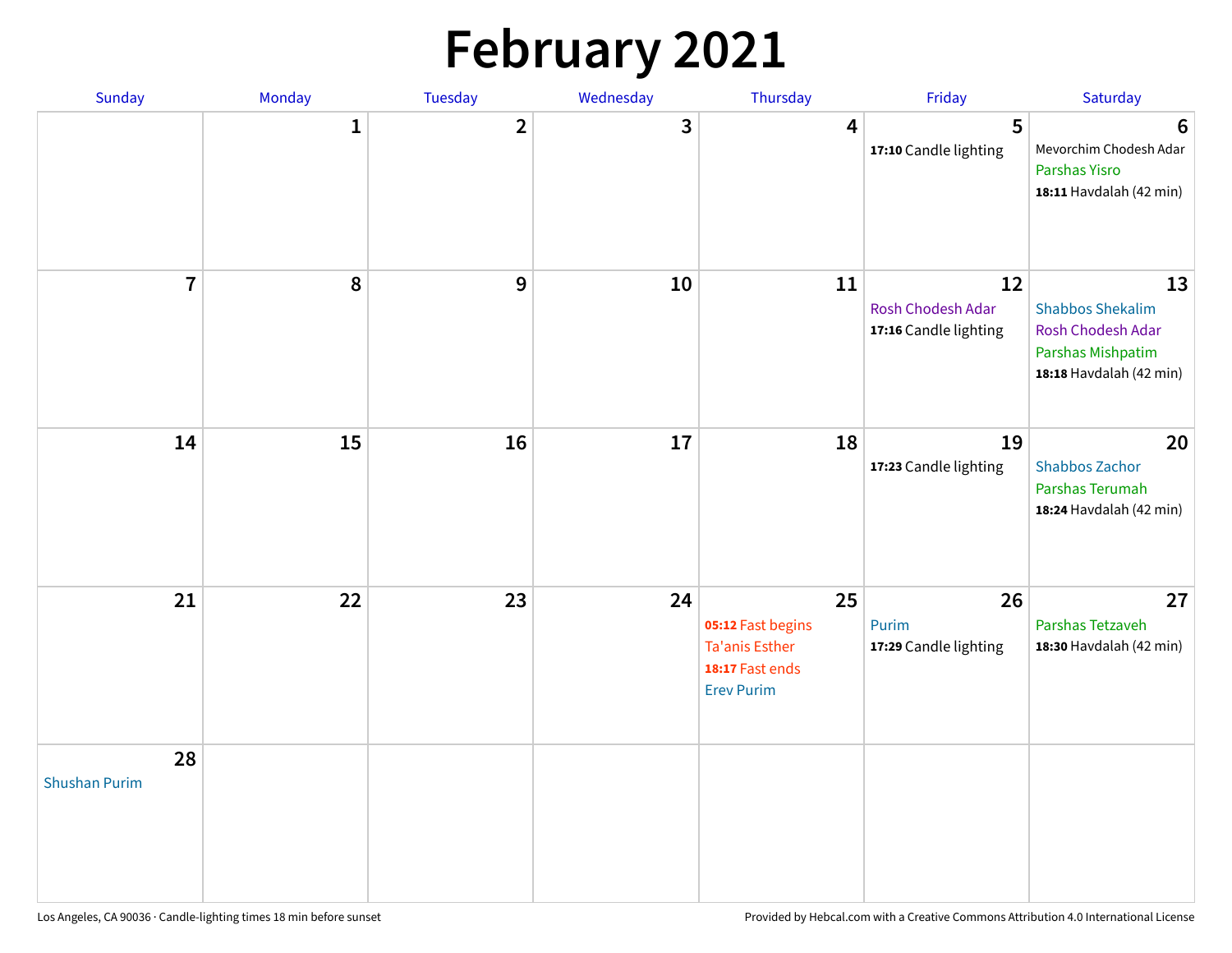## **March 2021**

| Sunday                                  | Monday                                            | <b>Tuesday</b>          | Wednesday              | Thursday                                                              | Friday                      | Saturday                                                                                                         |
|-----------------------------------------|---------------------------------------------------|-------------------------|------------------------|-----------------------------------------------------------------------|-----------------------------|------------------------------------------------------------------------------------------------------------------|
|                                         | 1                                                 | $\overline{2}$          | 3                      | 4                                                                     | 5<br>17:35 Candle lighting  | $6\phantom{1}6$<br><b>Shabbos Parah</b><br>Parshas Ki Sisa<br>18:36 Havdalah (42 min)                            |
| $\overline{7}$                          | 8                                                 | 9                       | 10                     | 11                                                                    | 12<br>17:41 Candle lighting | 13<br><b>Shabbos HaChodesh</b><br>Mevorchim Chodesh Nisan<br>Parshas Vayakhel-Pekudei<br>18:42 Havdalah (42 min) |
| 14<br><b>Rosh Chodesh Nisan</b>         | 15                                                | 16                      | 17                     | 18                                                                    | 19<br>18:46 Candle lighting | 20<br>Parshas Vayikra<br>19:47 Havdalah (42 min)                                                                 |
| 21                                      | 22                                                | 23<br>Yom HaAliyah      | 24                     | 25<br>05:35 Fast begins<br><b>Ta'anis Bechoros</b><br>19:40 Fast ends | 26<br>18:51 Candle lighting | 27<br><b>Shabbos HaGadol</b><br><b>Erev Pesach</b><br>Parshas Tzav<br>19:53 Candle lighting                      |
| 28<br>Pesach I<br>19:53 Candle lighting | 29<br><b>Pesach II</b><br>19:54 Havdalah (42 min) | 30<br>Pesach III (CH"M) | 31<br>Pesach IV (CH"M) |                                                                       |                             |                                                                                                                  |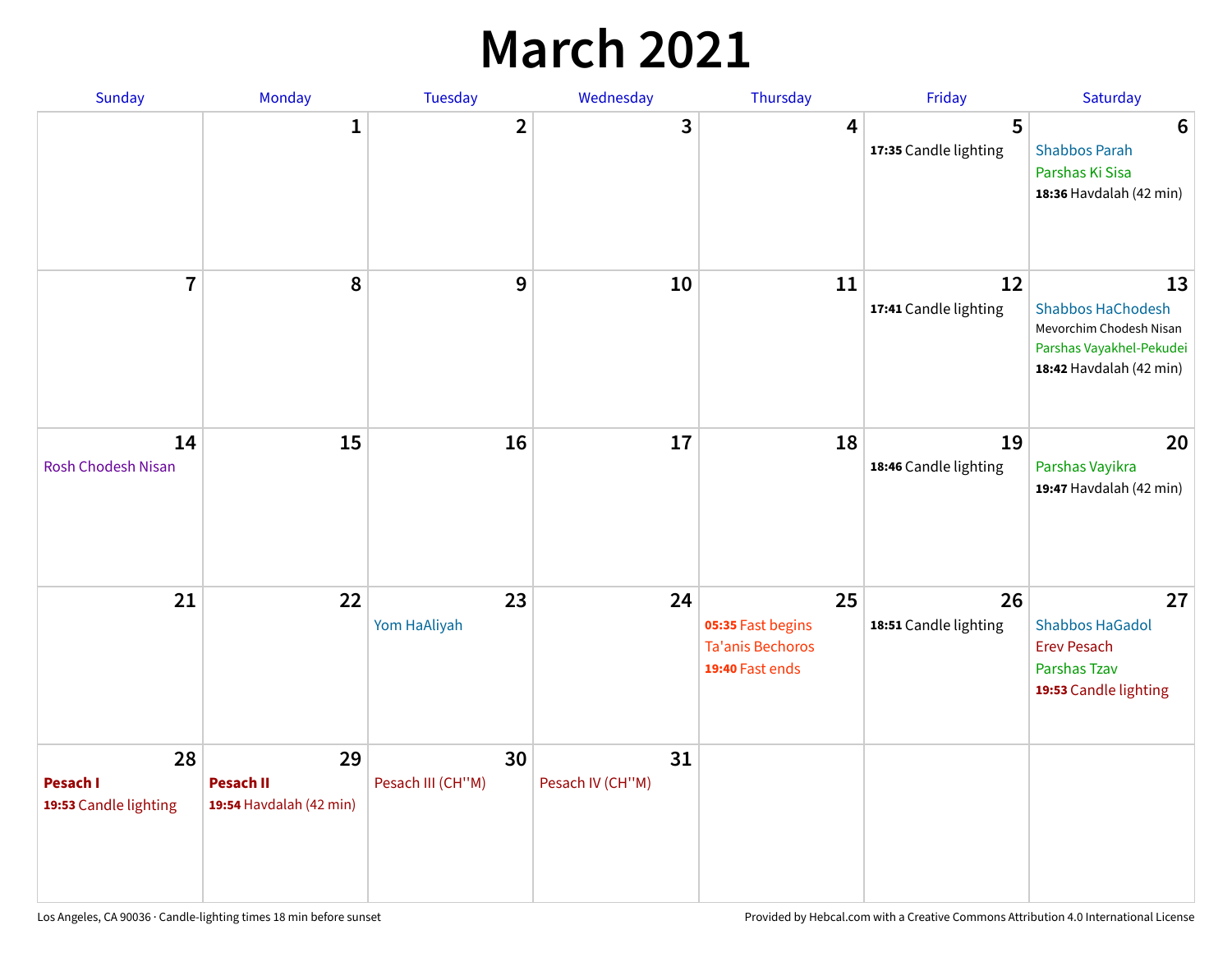# **April 2021**

| Sunday                                             | Monday                    | <b>Tuesday</b>           | Wednesday           | Thursday                        | Friday                                                      | Saturday                                                                   |
|----------------------------------------------------|---------------------------|--------------------------|---------------------|---------------------------------|-------------------------------------------------------------|----------------------------------------------------------------------------|
|                                                    |                           |                          |                     | $\mathbf{1}$<br>Pesach V (CH"M) | $\overline{2}$<br>Pesach VI (CH"M)<br>18:57 Candle lighting | 3<br><b>Pesach VII</b><br>19:58 Candle lighting                            |
| 4<br><b>Pesach VIII</b><br>19:59 Havdalah (42 min) | 5                         | $6\phantom{1}6$          | $\overline{7}$      | 8<br>Yom HaShoah                | 9<br>19:02 Candle lighting                                  | 10<br>Mevorchim Chodesh Iyyar<br>Parshas Shmini<br>20:03 Havdalah (42 min) |
| 11                                                 | 12<br>Rosh Chodesh Iyyar  | 13<br>Rosh Chodesh Iyyar | 14<br>Yom HaZikaron | 15<br>Yom HaAtzma'ut            | 16<br>19:07 Candle lighting                                 | 17<br>Parshas Sazria-Metzora<br>20:09 Havdalah (42 min)                    |
| 18                                                 | 19                        | 20                       | 21                  | 22                              | 23<br>19:13 Candle lighting                                 | 24<br>Parshas Achrei Mos-Kedoshim<br>20:14 Havdalah (42 min)               |
| 25                                                 | 26<br><b>Pesach Sheni</b> | 27                       | 28                  | 29                              | 30<br>Lag BaOmer<br>19:18 Candle lighting                   |                                                                            |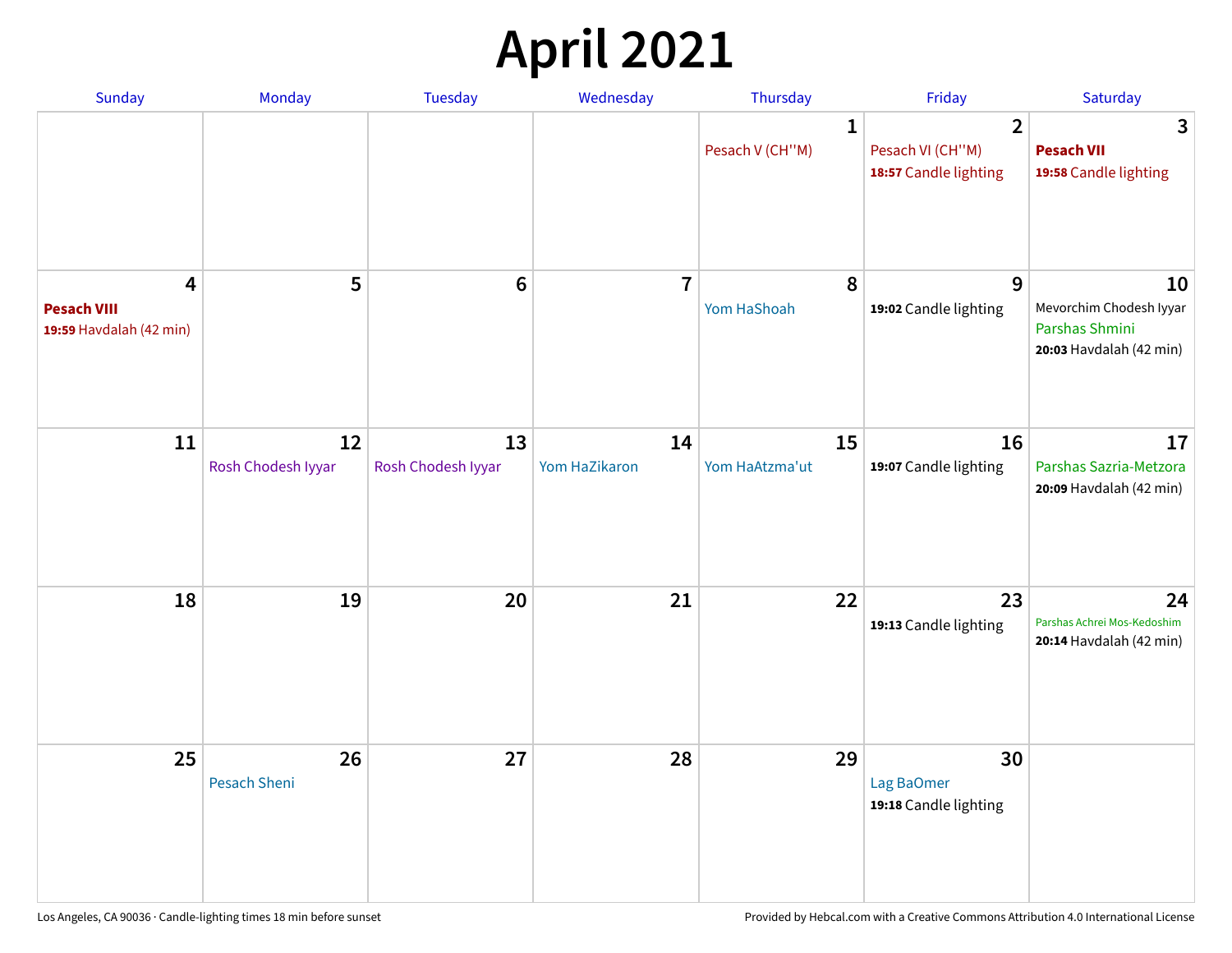#### **May 2021**

| Sunday                                             | Monday                                          | Tuesday                                            | Wednesday                       | Thursday | Friday                                  | Saturday                                                                            |
|----------------------------------------------------|-------------------------------------------------|----------------------------------------------------|---------------------------------|----------|-----------------------------------------|-------------------------------------------------------------------------------------|
|                                                    |                                                 |                                                    |                                 |          |                                         | 1<br><b>Parshas Emor</b><br>20:20 Havdalah (42 min)                                 |
| $\overline{2}$                                     | $\mathbf{3}$                                    | 4                                                  | 5                               | $\bf 6$  | $\overline{7}$<br>19:24 Candle lighting | 8<br>Mevorchim Chodesh Sivan<br>Parshas Behar-Bechukosai<br>20:25 Havdalah (42 min) |
| $\mathbf{9}$                                       | 10<br>Yom Yerushalayim                          | 11                                                 | 12<br><b>Rosh Chodesh Sivan</b> | 13       | 14<br>19:29 Candle lighting             | 15<br>Parshas Bamidbar<br>20:30 Havdalah (42 min)                                   |
| 16<br><b>Erev Shavuos</b><br>19:31 Candle lighting | 17<br><b>Shavuos I</b><br>20:32 Candle lighting | 18<br><b>Shavuos II</b><br>20:33 Havdalah (42 min) | 19                              | 20       | 21<br>19:34 Candle lighting             | 22<br>Parshas Nasso<br>20:36 Havdalah (42 min)                                      |
| 23                                                 | 24                                              | 25                                                 | 26                              | 27       | 28<br>19:39 Candle lighting             | 29<br>Parshas Beha'aloscha<br>20:40 Havdalah (42 min)                               |
| 30                                                 | 31                                              |                                                    |                                 |          |                                         |                                                                                     |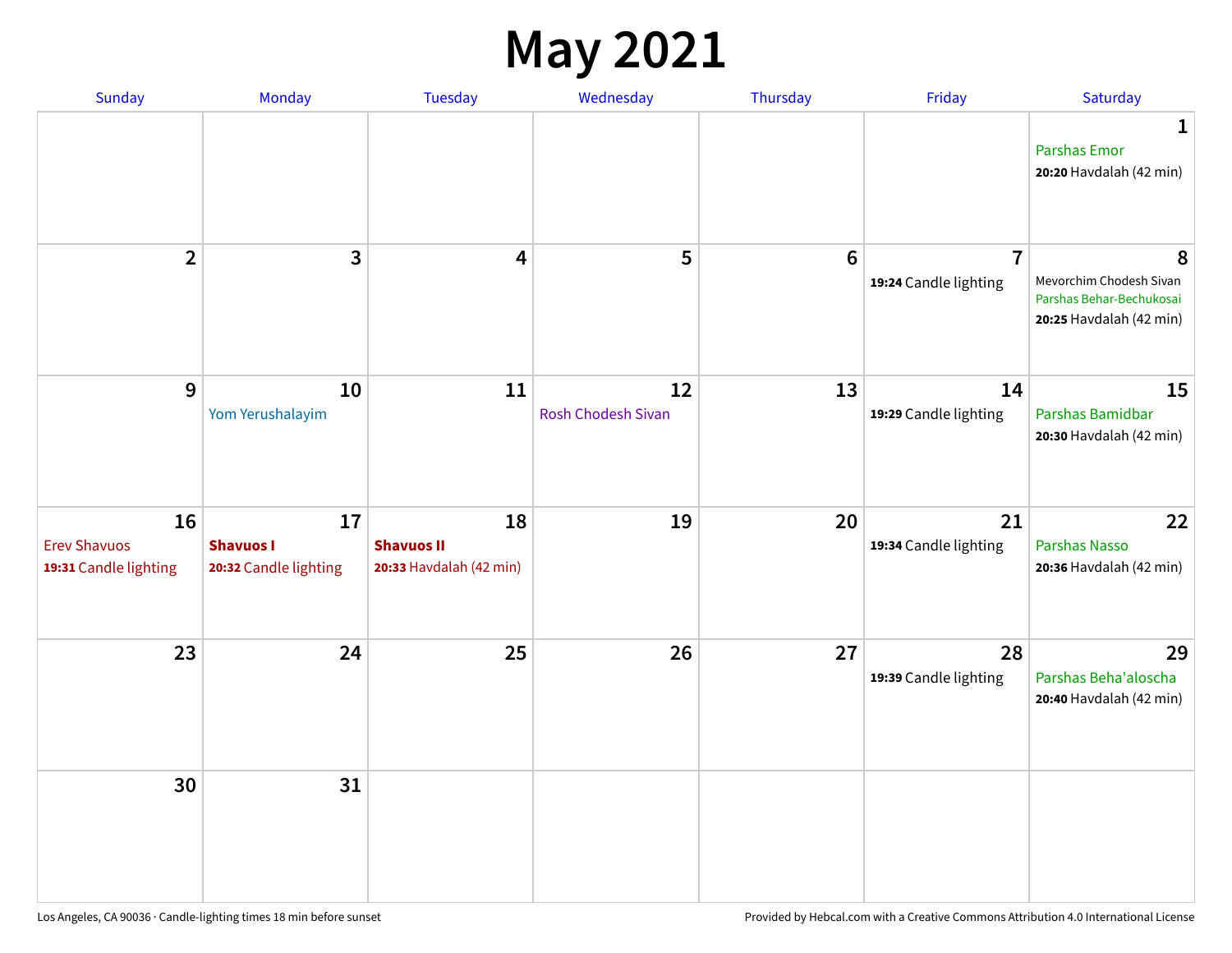#### **June 2021**

| Sunday                                                           | Monday         | Tuesday      | Wednesday               | Thursday                        | Friday                                                   | Saturday                                                                   |
|------------------------------------------------------------------|----------------|--------------|-------------------------|---------------------------------|----------------------------------------------------------|----------------------------------------------------------------------------|
|                                                                  |                | $\mathbf{1}$ | $\overline{\mathbf{2}}$ | 3                               | 4<br>19:43 Candle lighting                               | 5<br>Mevorchim Chodesh Tamuz<br>Parshas Sh'lach<br>20:44 Havdalah (42 min) |
| $6\phantom{1}$                                                   | $\overline{7}$ | 8            | 9                       | 10<br><b>Rosh Chodesh Tamuz</b> | 11<br><b>Rosh Chodesh Tamuz</b><br>19:47 Candle lighting | 12<br>Parshas Korach<br>20:47 Havdalah (42 min)                            |
| 13                                                               | 14             | 15           | 16                      | 17                              | 18<br>19:49 Candle lighting                              | 19<br>Parshas Chukas<br>20:50 Havdalah (42 min)                            |
| 20                                                               | 21             | 22           | 23                      | 24                              | 25<br>19:50 Candle lighting                              | 26<br>Parshas Balak<br>20:51 Havdalah (42 min)                             |
| 27<br>04:13 Fast begins<br><b>Tzom Tammuz</b><br>20:44 Fast ends | 28             | 29           | 30                      |                                 |                                                          |                                                                            |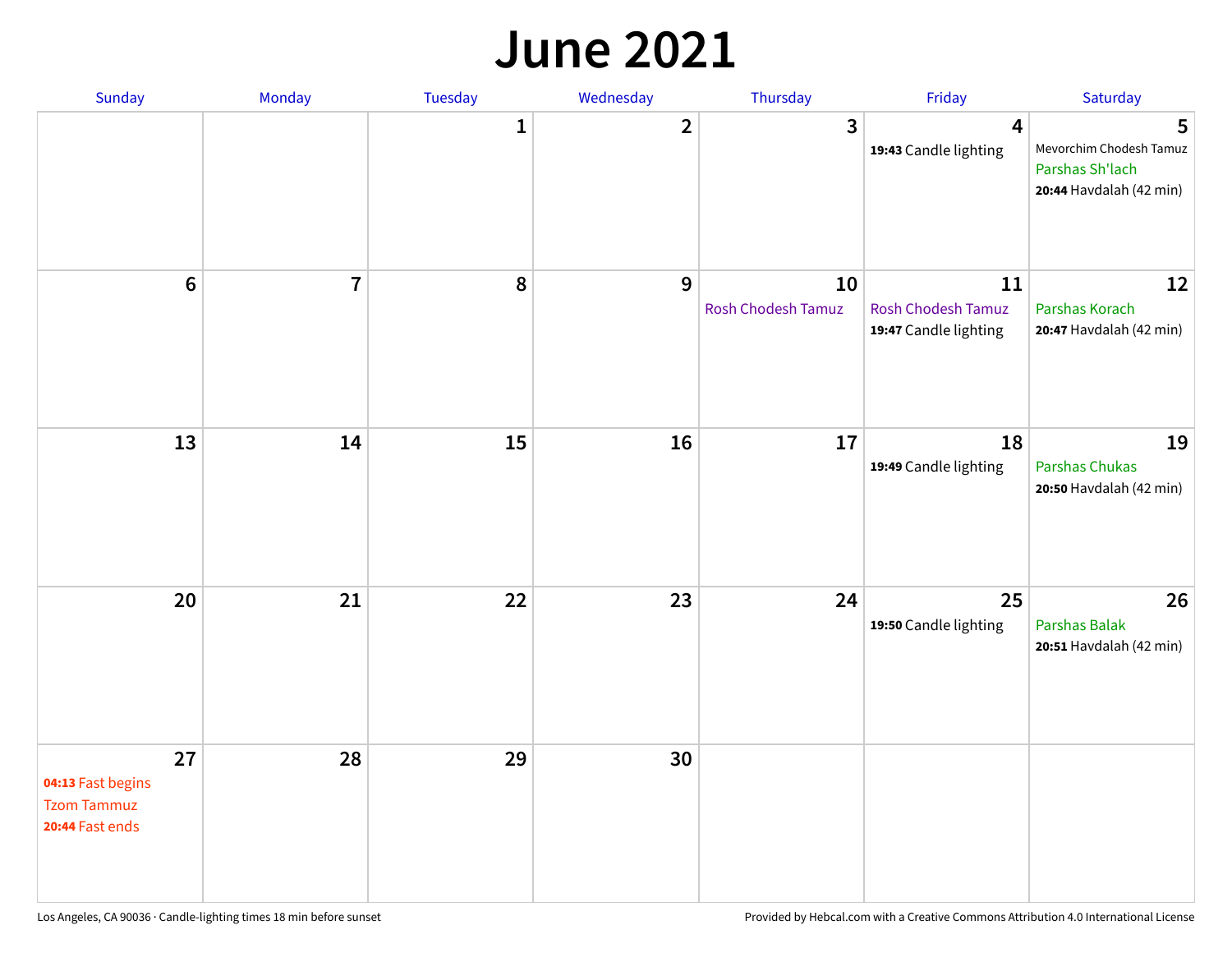## **July 2021**

| Sunday                               | Monday | <b>Tuesday</b> | Wednesday | Thursday     | Friday                                  | Saturday                                                                                                           |
|--------------------------------------|--------|----------------|-----------|--------------|-----------------------------------------|--------------------------------------------------------------------------------------------------------------------|
|                                      |        |                |           | $\mathbf{1}$ | $\overline{2}$<br>19:50 Candle lighting | 3<br>Mevorchim Chodesh Av<br><b>Parshas Pinchas</b><br>20:51 Havdalah (42 min)                                     |
| 4                                    | 5      | $\bf 6$        | 7         | 8            | 9<br>19:49 Candle lighting              | 10<br>Rosh Chodesh Av<br>Parshas Matos-Masei<br>20:49 Havdalah (42 min)                                            |
| 11                                   | 12     | 13             | 14        | 15           | 16<br>19:46 Candle lighting             | 17<br><b>Shabbos Chazon</b><br>20:04 Fast begins<br>Erev Tish'a B'Av<br>Parshas Devarim<br>20:46 Havdalah (42 min) |
| 18<br>Tish'a B'Av<br>20:38 Fast ends | 19     | 20             | 21        | 22           | 23<br>19:42 Candle lighting             | 24<br>Tu B'Av<br><b>Shabbos Nachamu</b><br>Parshas Vaeschanan<br>20:42 Havdalah (42 min)                           |
| 25                                   | 26     | 27             | 28        | 29           | 30<br>19:37 Candle lighting             | 31<br><b>Parshas Eikev</b><br>20:37 Havdalah (42 min)                                                              |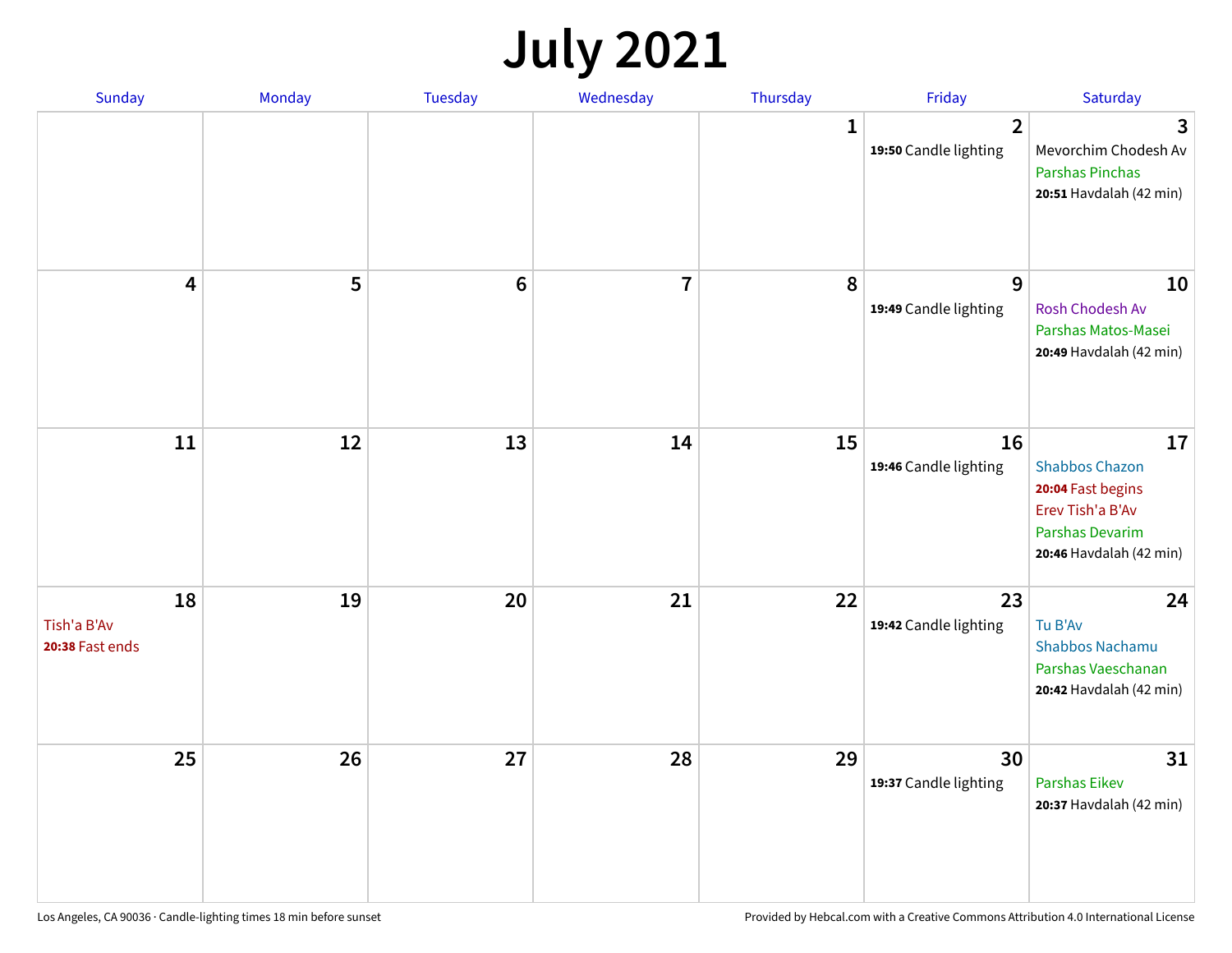# **August 2021**

| Sunday                 | Monday                                                  | Tuesday | Wednesday | Thursday | Friday                                  | Saturday                                                                             |
|------------------------|---------------------------------------------------------|---------|-----------|----------|-----------------------------------------|--------------------------------------------------------------------------------------|
| $\mathbf{1}$           | $\overline{2}$                                          | 3       | 4         | 5        | $6\phantom{1}$<br>19:31 Candle lighting | $\overline{1}$<br>Mevorchim Chodesh Elul<br>Parshas Re'eh<br>20:30 Havdalah (42 min) |
| 8<br>Rosh Chodesh Elul | 9<br>Rosh Hashana LaBehemot<br><b>Rosh Chodesh Elul</b> | 10      | 11        | 12       | 13<br>19:24 Candle lighting             | 14<br>Parshas Shoftim<br>20:23 Havdalah (42 min)                                     |
| 15                     | 16                                                      | 17      | 18        | 19       | 20<br>19:16 Candle lighting             | 21<br>Parshas Ki Seitzei<br>20:15 Havdalah (42 min)                                  |
| 22                     | 23                                                      | 24      | 25        | 26       | 27<br>19:07 Candle lighting             | 28<br>Leil Selichos<br>Parshas Ki Savo<br>20:06 Havdalah (42 min)                    |
| 29                     | 30                                                      | 31      |           |          |                                         |                                                                                      |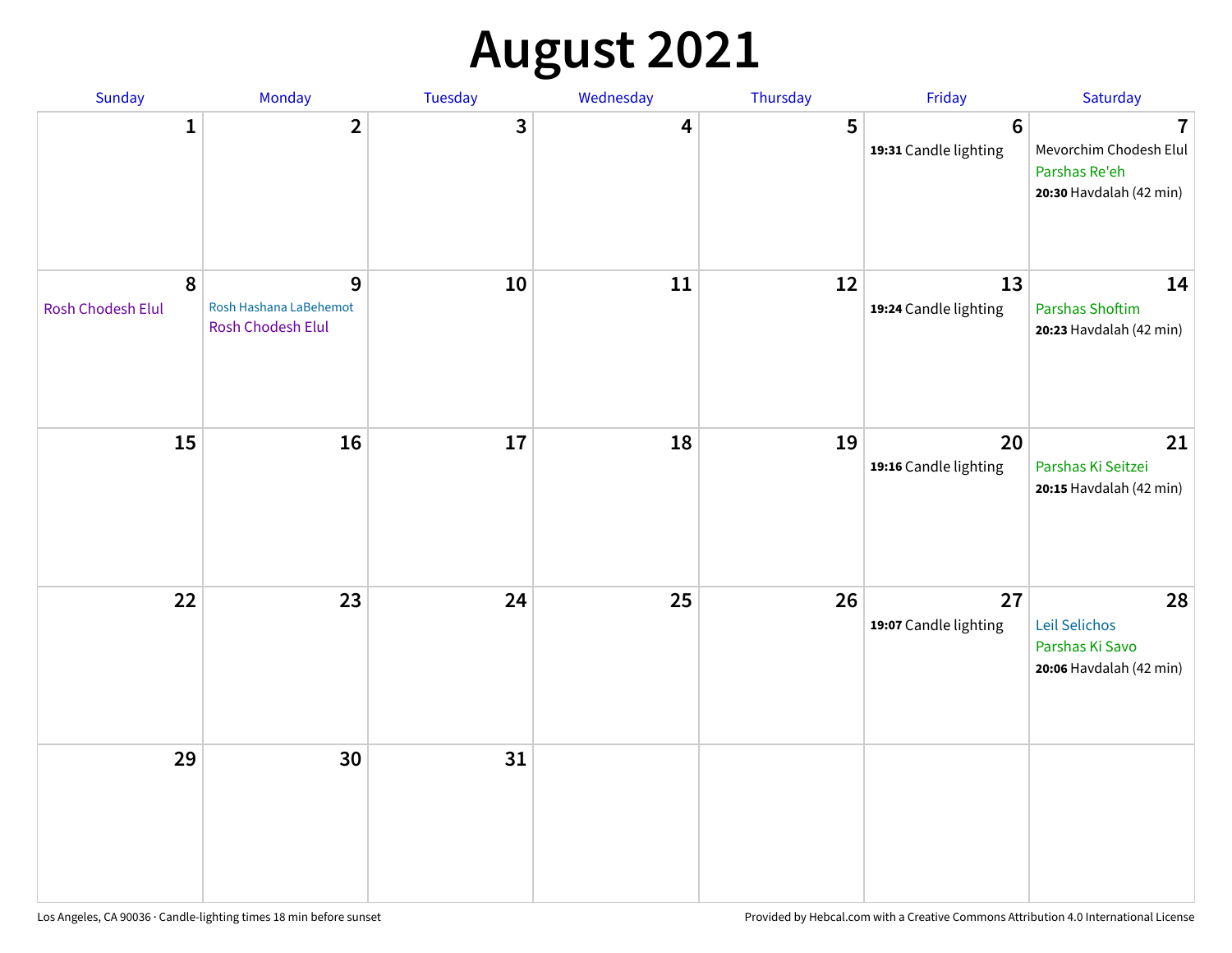## **September 2021**

| <b>Sunday</b>          | <b>Monday</b>                                                 | <b>Tuesday</b>                                               | Wednesday                                              | Thursday                                                          | Friday                                          | Saturday                                                                    |
|------------------------|---------------------------------------------------------------|--------------------------------------------------------------|--------------------------------------------------------|-------------------------------------------------------------------|-------------------------------------------------|-----------------------------------------------------------------------------|
|                        |                                                               |                                                              | 1                                                      | $\overline{2}$                                                    | 3<br>18:58 Candle lighting                      | 4<br>Parshas Nitzavim<br>19:57 Havdalah (42 min)                            |
| 5                      | $6\phantom{1}6$<br>Erev Rosh Hashana<br>18:53 Candle lighting | $\overline{7}$<br>Rosh Hashana 5782<br>19:53 Candle lighting | 8<br><b>Rosh Hashana II</b><br>19:51 Havdalah (42 min) | 9<br>05:17 Fast begins<br><b>Tzom Gedaliah</b><br>19:38 Fast ends | 10<br>18:48 Candle lighting                     | 11<br><b>Shabbos Shuvah</b><br>Parshas Vayeilech<br>19:47 Havdalah (42 min) |
| 12                     | 13                                                            | 14                                                           | 15<br><b>Erev Yom Kippur</b><br>18:41 Candle lighting  | 16<br><b>Yom Kippur</b><br>19:40 Havdalah (42 min)                | 17<br>18:38 Candle lighting                     | 18<br>Parshas Ha'Azinu<br>19:37 Havdalah (42 min)                           |
| 19                     | 20<br><b>Erev Sukkos</b><br>18:34 Candle lighting             | 21<br><b>Sukkos I</b><br>19:33 Candle lighting               | 22<br><b>Sukkos II</b><br>19:32 Havdalah (42 min)      | 23<br>Sukkos III (CH"M)                                           | 24<br>Sukkos IV (CH"M)<br>18:28 Candle lighting | 25<br>Sukkos V (CH"M)<br>19:27 Havdalah (42 min)                            |
| 26<br>Sukkos VI (CH"M) | 27<br>Sukkos VII (Hoshana Raba)<br>18:24 Candle lighting      | 28<br><b>Shmini Atzeres</b><br>19:23 Candle lighting         | 29<br><b>Simchas Torah</b><br>19:22 Havdalah (42 min)  | 30                                                                |                                                 |                                                                             |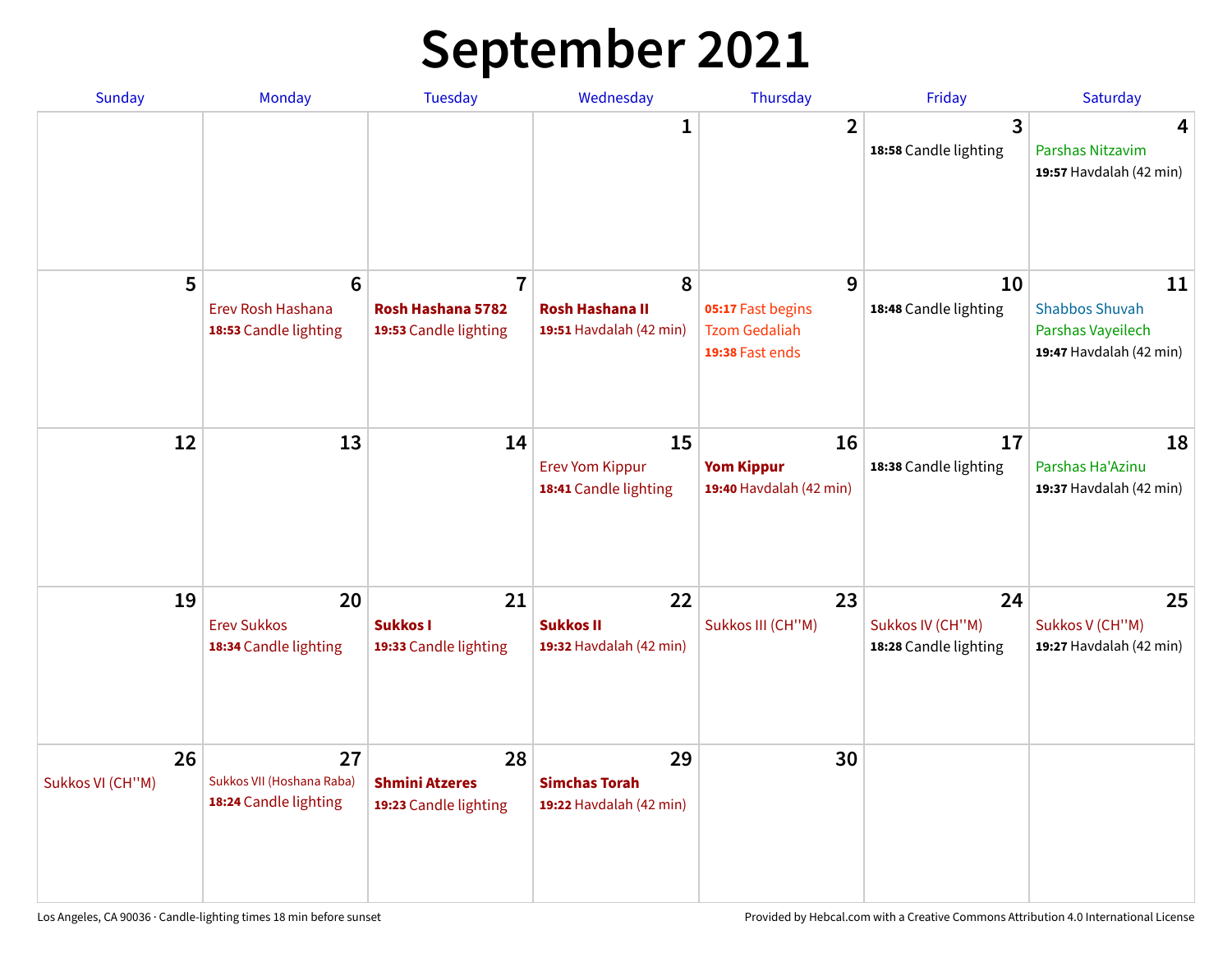### **October 2021**

| Sunday       | Monday | Tuesday | Wednesday                            | Thursday                                                        | Friday                                | Saturday                                                                                  |
|--------------|--------|---------|--------------------------------------|-----------------------------------------------------------------|---------------------------------------|-------------------------------------------------------------------------------------------|
|              |        |         |                                      |                                                                 | $\mathbf{1}$<br>18:19 Candle lighting | $\mathbf{2}$<br>Mevorchim Chodesh Cheshvan<br>Parshas Bereshis<br>19:18 Havdalah (42 min) |
| $\mathbf{3}$ | 4      | 5       | $\bf 6$<br>Rosh Chodesh Cheshvan     | $\overline{7}$<br>Rosh Chodesh Cheshvan   18:09 Candle lighting | 8                                     | 9<br><b>Parshas Noach</b><br>19:08 Havdalah (42 min)                                      |
| 10           | 11     | 12      | 13<br>Yom HaAliyah School Observance | 14                                                              | 15<br>18:00 Candle lighting           | 16<br>Parshas Lech-Lecha<br>19:00 Havdalah (42 min)                                       |
| 17           | 18     | 19      | 20                                   | 21                                                              | 22<br>17:52 Candle lighting           | 23<br>Parshas Vayera<br>18:51 Havdalah (42 min)                                           |
| 24           | 25     | 26      | 27                                   | 28                                                              | 29<br>17:44 Candle lighting           | 30<br>Mevorchim Chodesh Kislev<br>Parshas Chayei Sara<br>18:44 Havdalah (42 min)          |
| 31           |        |         |                                      |                                                                 |                                       |                                                                                           |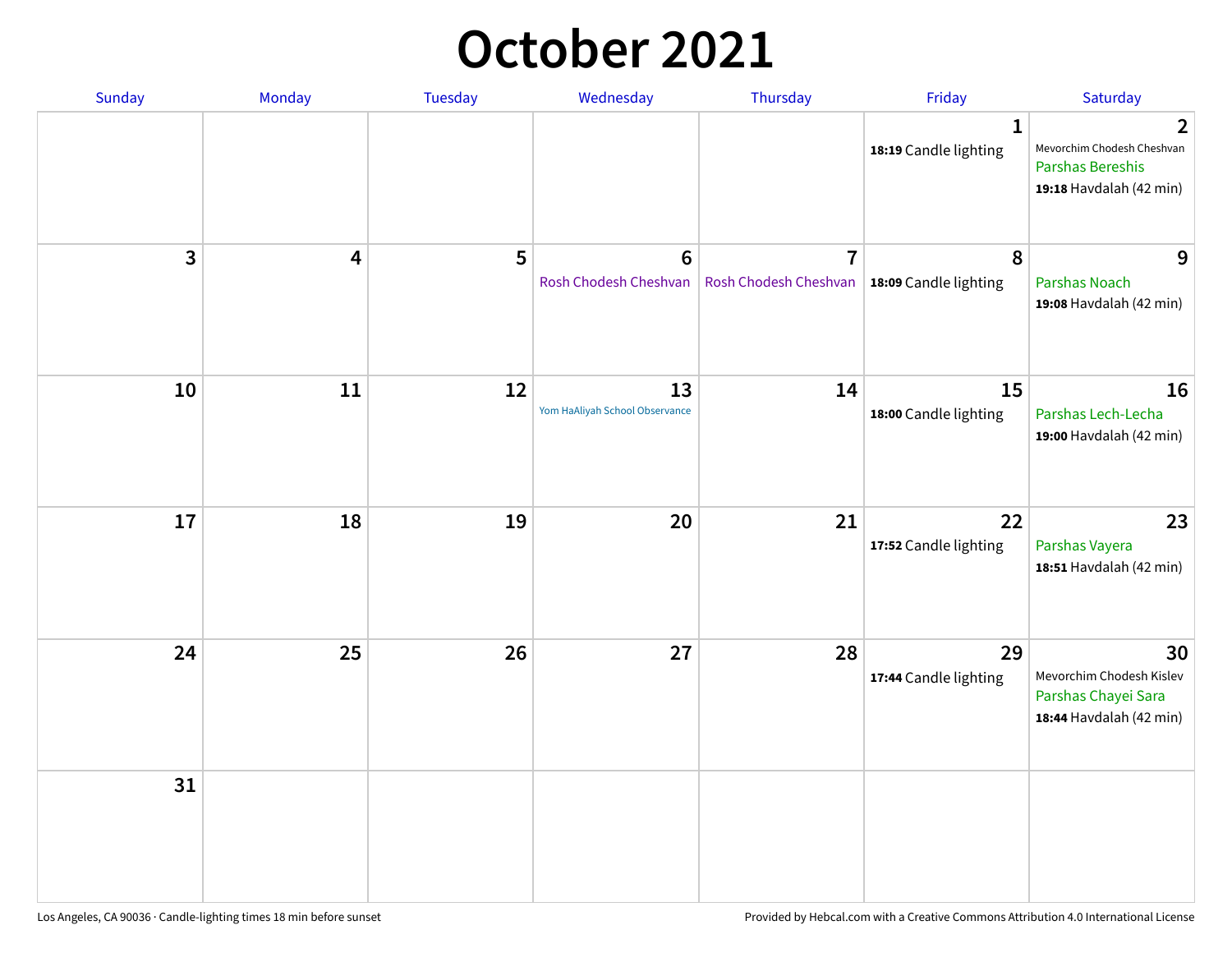#### **November 2021**

| Sunday         | Monday                                                   | Tuesday                         | Wednesday    | Thursday               | Friday                                            | Saturday                                                                     |
|----------------|----------------------------------------------------------|---------------------------------|--------------|------------------------|---------------------------------------------------|------------------------------------------------------------------------------|
|                | $\mathbf{1}$                                             | $\mathbf{2}$                    | $\mathbf{3}$ | $\overline{4}$<br>Sigd | 5<br>Rosh Chodesh Kislev<br>17:38 Candle lighting | $6\phantom{1}6$<br><b>Parshas Toldos</b><br>18:38 Havdalah (42 min)          |
| $\overline{7}$ | 8                                                        | $\boldsymbol{9}$                | 10           | 11                     | 12<br>16:33 Candle lighting                       | 13<br>Parshas Vayetzei<br>17:33 Havdalah (42 min)                            |
| 14             | 15                                                       | 16                              | 17           | 18                     | 19<br>16:29 Candle lighting                       | 20<br>Parshas Vayishlach<br>17:29 Havdalah (42 min)                          |
| 21             | 22                                                       | 23                              | 24           | 25                     | 26<br>16:26 Candle lighting                       | 27<br>Mevorchim Chodesh Teves<br>Parshas Vayeshev<br>17:27 Havdalah (42 min) |
| 28             | 29<br>17:12 Chanukah: 1 Candle 17:11 Chanukah: 2 Candles | 30<br>17:11 Chanukah: 3 Candles |              |                        |                                                   |                                                                              |